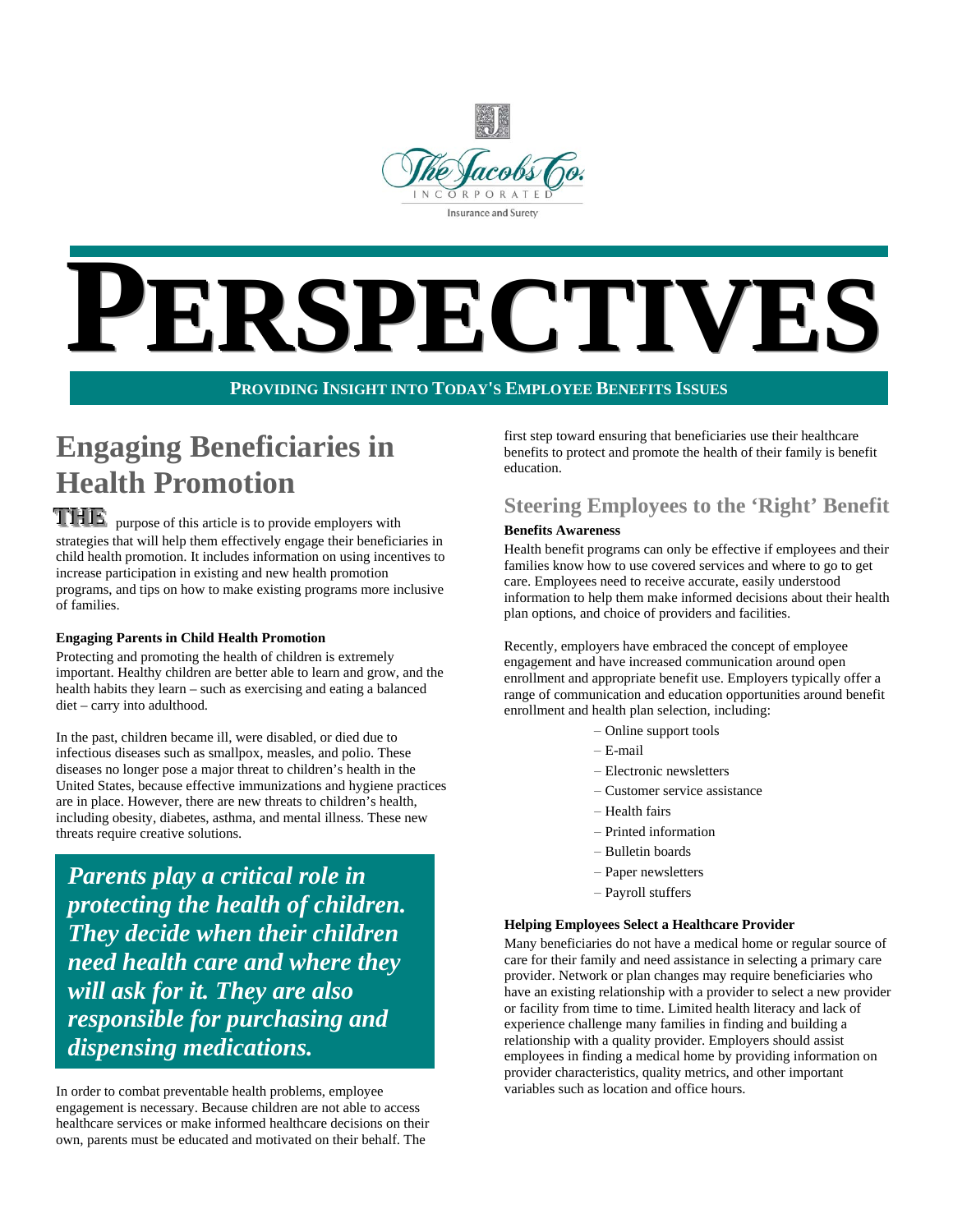Benefit education materials should include a list of qualified healthcare providers, each with a name, telephone number, and the following information:

- Primary care or specialty status
- Education, board certification status, and years in practice as a physician and as a specialist if so identified
- Experience with performing certain medical or surgical procedures
- Consumer satisfaction, clinical quality, and service performance measures
- Geographic location and whether the facilities are accessible to the disabled
- Hospital privileges
- Whether or not the practice is accepting new patients
- Languages spoken and availability of interpreters
- Provider compensation, including base payment method and additional financial incentives

#### **Helping Employees Understand Levels of Care**

#### *Emergency Services: Appropriate Use*

Fear often drives parents with sick children or injured family members to the emergency room (ER). Someone with an average knowledge of medicine and health cannot always define lifethreatening conditions. Further, many beneficiaries may not be able to determine which types of injuries or illness their primary care provider is equipped to handle. It may be helpful to provide information in routine benefit communication materials on the signs and symptoms of health problems that necessitate ER use. Employers should also clearly define the consequences of inappropriate ER use (e.g., high copayment).

Many employer-sponsored plans provide coverage for urgent care facilities. Urgent care sites are equipped to handle minor emergencies. Most sites are open on weeknights and weekends.

#### *Emergency Room Symptoms*

Appropriate symptoms or conditions for the ER include:

- Excessive or uncontrolled bleeding
- Possible fracture
- Serious burns
- Choking
- Chest pain possible sign of heart attack or severe asthma attack
- Shortness of breath possible sign of heart attack, severe asthma attack, or a severe allergic reaction
- Sudden or severe abdominal pain possible sign of heart attack, appendicitis, aortic aneurysm, injury, or accident
- Sudden confusion, loss of consciousness, or any change in mental status – possible sign of stroke, meningitis, shock, dehydration, carbon monoxide poisoning, accident, or injury
- Convulsions
- Unconsciousness

Conditions that may be confusing to beneficiaries include:

- Severe vomiting
- Severe eye pain with redness
- Wounds requiring stitches
- Broken bones and cuts from accidents or falls

### **Incentivizing Prevention and Health Promotion**

*Education on the difference between ER and urgent care services is an important way to help employees and their dependents make the right decision when choosing a care facility.*

Employers are in a unique position to engage employees and their families in seeking proper health care through education and incentives. Over the past 10 years, employers have invested in incentive programs to increase employee participation and engagement in health programs, encourage compliance with treatment protocols, and adopt healthy behaviors. Research has shown that incentives, when properly applied, are effective at promoting participation in a variety of activities.

#### **Designing Effective Incentives: An Overview**

Incentives (e.g., cash incentive for completing a health risk assessment) can help unbalance the status quo and encourage healthier behaviors. Disincentives (e.g., premium surcharges for tobacco use or failure to complete a health risk assessment) may be effective in limiting undesirable behavior.

Effective incentives share the following characteristics:

- Participation is easy.
- The purpose of the incentive makes sense.
- The rules are simple and fair.
- The rewards are perceived as attainable, sufficient, and desirable.
- The intended outcomes are measurable (e.g., reduce BMI, receive immunization.)

Incentives can be attached to any type of program, policy, or benefit. Incentives have been proven to increase participation in health risk assessments, wellness programs, and disease management programs. They may also be effective at encouraging the active involvement of parents and caregivers in child health promotion.

*Employers are in a unique position to engage employees and their families in seeking proper preventive care through education and incentive programs.*

#### **Incentive Examples**

Incentives can be tangible or financial. Tangible incentives are products (e.g., bike helmet) or opportunities (e.g., paid time off, healthy cooking class) that are given in full or part to a participant in a program. Financial incentives are monetary in nature (e.g., cash incentives, reimbursements, partial payments). Examples of both types of incentives are provided below.

#### *Tangible (Non-Monetary)*

- **Special prizes** encourage employees to participate in company-sponsored health and wellness events (e.g., gift certificates, personal electronics, or paid days off).
- **Fitness center discount program** Provide free or discounted family memberships at local fitness clubs. There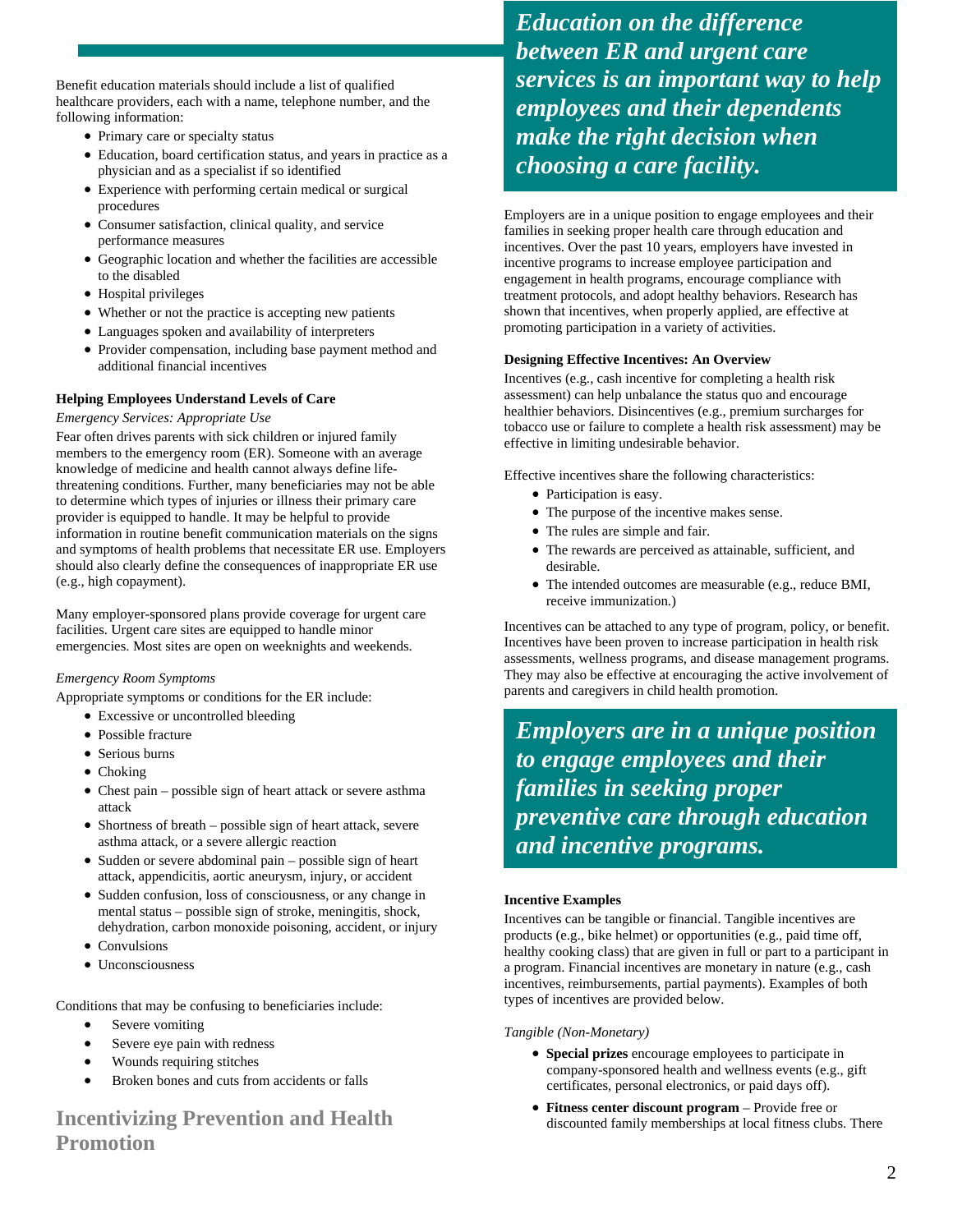are many different types of health and fitness centers. Some are single-focused, i.e., weight lifting or aerobics only, while others offer a full array of services. Which type is best depends on the needs and interests of the family. Discounts remove financial barriers and encourage participation.

• **Offer free or discounted health-related items** – Providing free health-related items as incentives for participation or compliance with programs can increase participation and retention rates. Items should directly correspond to the intended health behavior; for example, provide a free baby car seat to employees who participate in a healthy pregnancy or injury prevention class.

*Employer contributions to some types of savings accounts can be tied to participation in health promotion programs or activities and thus function as a financial incentive.*

#### *Financial Incentives and Tax Benefit Solutions*

- **Offer to pay** part of each employee's premium for participation in a company-sponsored wellness program, a disease management program, or completion of a health risk assessment.
- **Provide a cash incentive** Pay employees a fixed amount (e.g., \$50 or \$100) for completing an HRA on family health risks or participating in a parenting class.
- **Make a contribution** to an employee's health-related savings account (examples follow).

Health reimbursement accounts (HRAs), health savings accounts (HSAs), and flexible spending accounts (FSAs) all provide opportunities to engage beneficiaries in healthcare decision-making. These accounts allow employees to manage "healthcare dollars" and make resource allocation decisions. Employer contributions to some types of savings accounts can be tied to participation in health promotion programs or activities and thus function as a financial incentive. Employers should provide beneficiaries with information on the rules and regulations governing the use of these funds.

#### **Health Risk Assessments**

A health risk assessment is a survey and/or physical examination that assesses a person's health status, health risk behaviors, family history, and personal medical history. The results of the assessment provide a picture – in the form of a score, inventory list, or narrative – of the health risks a person faces (such as high blood pressure, obesity, or elevated cholesterol), and the risky behaviors that could jeopardize their health (such as excessive drinking, physical inactivity, or failing to wear a seat belt). The assessment may also predict the risk of future negative events such as a heart attack. Health risk assessments can be administered to employees and beneficiaries, including children and adolescents.

With this information, employers can tailor disease prevention, disease management, and health improvement programs to address the needs of employees and their dependents. For example, if the results show that a substantial number of adolescent dependents smoke, an employer may choose to provide a teen-tailored smoking cessation program.

#### **Disease Management Programs**

Disease management programs offer an opportunity for coordinated care services, case management, and education. When considering disease management programs for children, employers should remember that the chronic conditions that affect children are different from those that affect adults. Many are the result of congenital (meaning present at birth) or environmental factors. Common disease management programs for children include:

- Asthma management
- Autism
- Congenital disorders and disabilities such as cerebral palsy and muscular dystrophy
- Juvenile or type 1 diabetes
- Lead poisoning treatment and management
- Management of mental health disorders (depression, anxiety, bipolar disorder, attention deficit with hyperactivity disorder [ADHD], eating disorders, etc.)
- Obesity or weight management
- Rheumatoid diseases, such as juvenile arthritis

To encourage the appropriate use of disease management services by chronically ill children and their families, employers should:

- Revise or restructure program content to reflect the unique needs of children and adolescents; for example, adult-focused weight management programs can be adapted for children and adolescents.
- Work with disease management vendors and review program enrollment to ensure child and adolescent participation.
- Encourage parental involvement in disease management activities.
- Reward participants for their adherence to the program.

#### **Healthy Pregnancy Programs**

Healthy pregnancy programs offer women the healthcare services and education they need to support a healthy pregnancy. Prenatal services, which include screenings for serious complications such as gestational diabetes, preeclampsia, and Rh(D) incompatibility are essential healthcare services and should occur as early in the pregnancy as possible.

To increase compliance with prenatal care programs, employers should offer robust preconception, prenatal, and postpartum care benefits and:

- Review claims for timely prenatal care visits and appropriate screenings.
- Review enrollment in employer-sponsored or employerendorsed prenatal education programs.
- Encourage pregnant beneficiaries and their partners to attend classes on child safety, parenting, labor and delivery, and related topics. Employers may want to consider offering incentives for participation (e.g., child car seat, breast pump).

Certain women are at high risk for pregnancy complications due to existing chronic health problems (e.g., diabetes, obesity, lupus), a history of pregnancy complications (e.g., preeclampsia, preterm birth), genetic or congenital conditions affecting the fetus (e.g., Down syndrome, neural tube defects), environmental factors (e.g., exposure to lead or mercury), behavioral or lifestyle choices (e.g., alcohol,